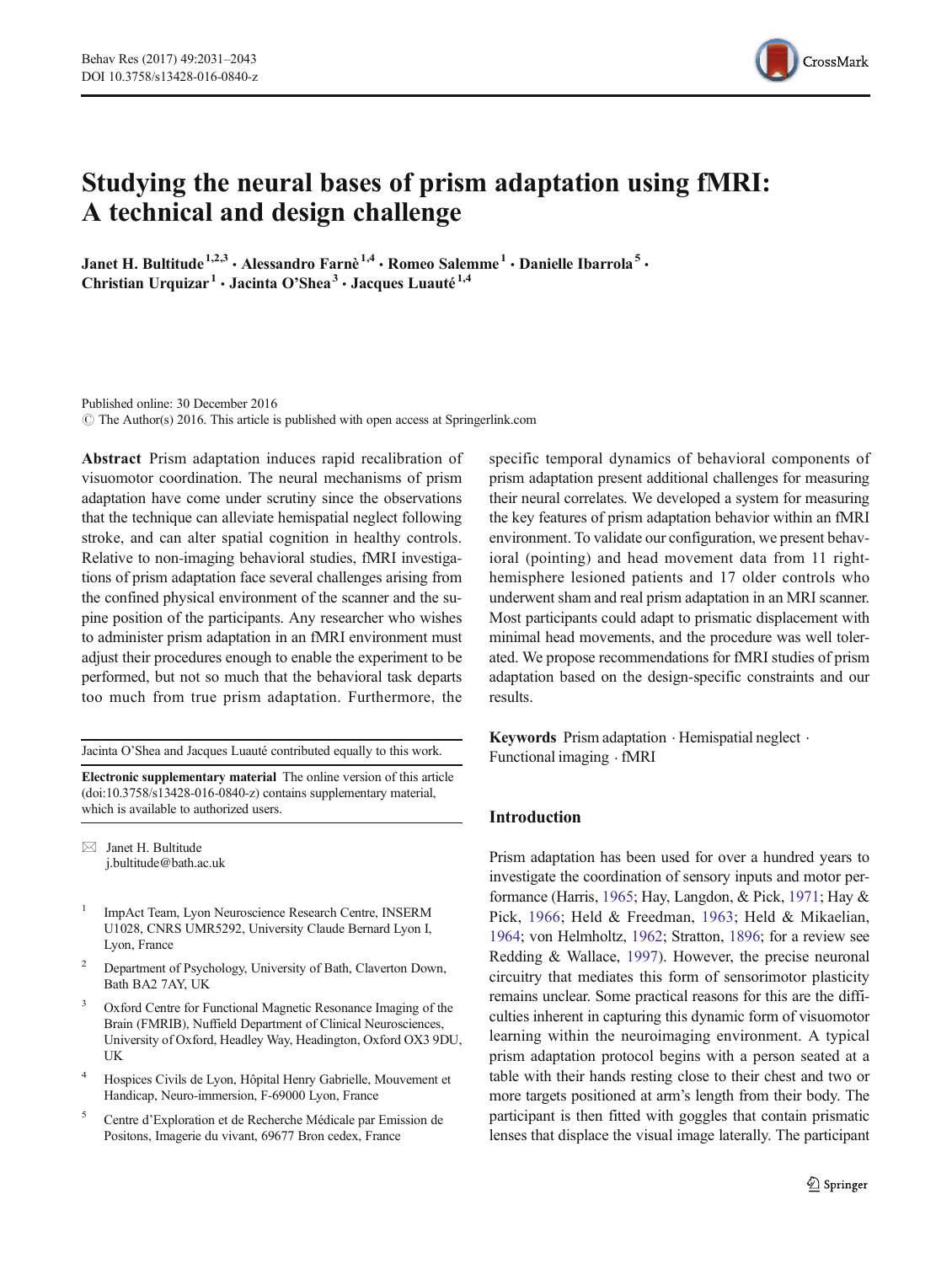is asked to point to the targets one at a time, returning their hand to their chest between each pointing movement. If online correction is prevented through the use of rapid pointing movements and by occluding the early part of the movement, participants will at first miss the target, pointing erroneously in the direction of prismatic displacement, rather than to the true target location. With repeated pointing movements, however, these errors will reduce gradually, as participants adapt to the prismatic shift and correct their errors in the direction opposite to the optical shift. If the prisms are then removed and the participant is asked to point to a target without visual feedback of their pointing arm, their movement will now err in the direction opposite to the prismatic shift: the so-called adaptation "after-effect". This after-effect is the key behavioral change that is considered evidence that true adaptation (not merely strategic compensatory strategies) has occurred (Redding, Rossetti, & Wallace, [2005](#page-11-0); Redding & Wallace, [1997\)](#page-11-0).

To elaborate on the distinction between "true" prism adaptation and strategic compensatory strategies, prism adaptation involves several complex and interacting processes [see Redding & Wallace [\(1997\)](#page-11-0) for a comprehensive treatment of this topic]. Broadly speaking, these can be broken down into two main processes: a fast and somewhat deliberate re-aiming known as strategic recalibration, and a slower adjustment of low-level sensorimotor relationships known as realignment. These behavioral components can be studied by observing the evolution of two types of pointing errors over time: closed-loop and open-loop. During prism exposure, participants perform closed-loop pointing (CLP) in which they can see the target, their hand, and the terminal error. Thus CLP errors give a measure of the rate of error correction while prism adaptation is taking place. However, the evolution of the adaptation after-effect is measured through periodic openloop pointing (OLP) trials in which vision of the entire arm movement including the terminal pointing error is occluded from the participant's view. The trial-to-trial reduction in closed-loop pointing errors occurs through a blend of both strategic recalibration and sensorimotor realignment. In contrast, the magnitude of the OLP errors predominantly reflects sensorimotor realignment, especially if the contribution of strategic recalibration is minimized by using targets for OLP trials that are in a different location to the CLP targets.

The neural mechanisms of prism adaptation have come under particular scrutiny since Rossetti and his colleagues [\(1998\)](#page-11-0) reported that adaptation to rightward-shifting prisms, which results in a leftward after-effect, can ameliorate the symptoms of left hemispatial neglect ("neglect"). Neglect is characterized by difficulty responding and orienting to information on the left side of the body and space (Heilman, Valenstein, & Watson, [2000;](#page-11-0) Parton, Malhotra, & Husain, [2004\)](#page-11-0). Although the mechanism underlying the therapeutic effect of prism adaptation on neglect remains to be fully

elucidated, sensorimotor realignment is thought to drive the neglect reduction since, for example, patients who show no adaptation after-effects also show no improvement (Frassinetti, Angeli, Meneghello, Avanzi, & Ladavas, [2002\)](#page-10-0). Patients with left spatial neglect following right hemisphere lesions show no changes in symptoms following adaptation to leftward-shifting prisms and also no adaptation after-effects (Luauté et al., [2012](#page-11-0)), suggesting that sensorimotor realignment is a necessary precursor to changes in spatial cognition. Understanding the changes in neural activity that occur in the brains of stroke patients during prism adaptation may provide insights into how this low-level sensorimotor adaptation can modulate high-level cognitive disorders. However, neglect improvements do not correlate with after-effects in terms of duration (Frassinetti et al., [2002\)](#page-10-0) or magnitude (Sarri et al., [2008;](#page-11-0) Serino, Angeli, Frassinetti, & Làdavas, [2006](#page-11-0)), and there is some evidence that the ability to correct pointing errors during prism exposure may better predict therapeutic outcome (Serino, Bonifazi, Pierfederici, & Làdavas, [2007](#page-11-0)). Therefore, it would prove useful to disentangle the neural processes that underlie behaviors that take place during prism exposure (CLP trials, or error correction) from those that reflect sensorimotor realignment (OLP trials, or after-effect). Such efforts could also be informed through research in healthy controls, in whom prism adaptation has been shown to produce changes in spatial cognition that resemble some of those that are shown by neglect patients (Bultitude & Woods, [2010](#page-10-0); Loftus, Nicholls, Mattingley, & Bradshaw, [2008;](#page-11-0) Loftus, Vijayakumar, & Nicholls, [2009](#page-11-0); Michel et al., [2003;](#page-11-0) Michel, Pisella, Prablanc, Rode, & Rossetti, [2007](#page-11-0); Nicholls, Kamer, & Loftus, [2008](#page-11-0)). Mirroring the directionally-selective effects of prism adaptation in neglect patients, changes in spatial cognition in healthy controls almost exclusively follow adaptation to leftward-shifting prisms, although there have been isolated reports of such changes following adaptation to rightwardshifting prisms, too (Berberovic & Mattingley, [2003;](#page-10-0) Striemer, Sablatnig, & Danckert, [2006\)](#page-11-0).

Although there have been a large number of behavioral studies investigating the effects of prism adaptation on spatial cognition in neurologically healthy participants and brainlesioned patients (for reviews, see Luauté, Halligan, Rode, Jacquin-Courtois, & Boisson, [2006;](#page-11-0) Michel et al., [2003;](#page-11-0) Newport & Schenk, [2012;](#page-11-0) Striemer & Danckert, [2010\)](#page-11-0), only a few groups have succeeded in using functional magnetic resonance imaging (fMRI) to study changes in brain activity induced by prism adaptation (Chapman et al., [2010;](#page-10-0) Danckert, Ferber, & Goodale, [2008](#page-10-0); Küper et al., [2014;](#page-11-0) Luauté et al., [2009\)](#page-11-0). fMRI investigations of prism adaptation face several major challenges, which fall into two categories. First, challenges arise due to the need to accommodate the essential procedures of a prism adaptation task within the confines of the scanner environment. Second, the specific temporal dynamics of the behavioral components of prism adaptation –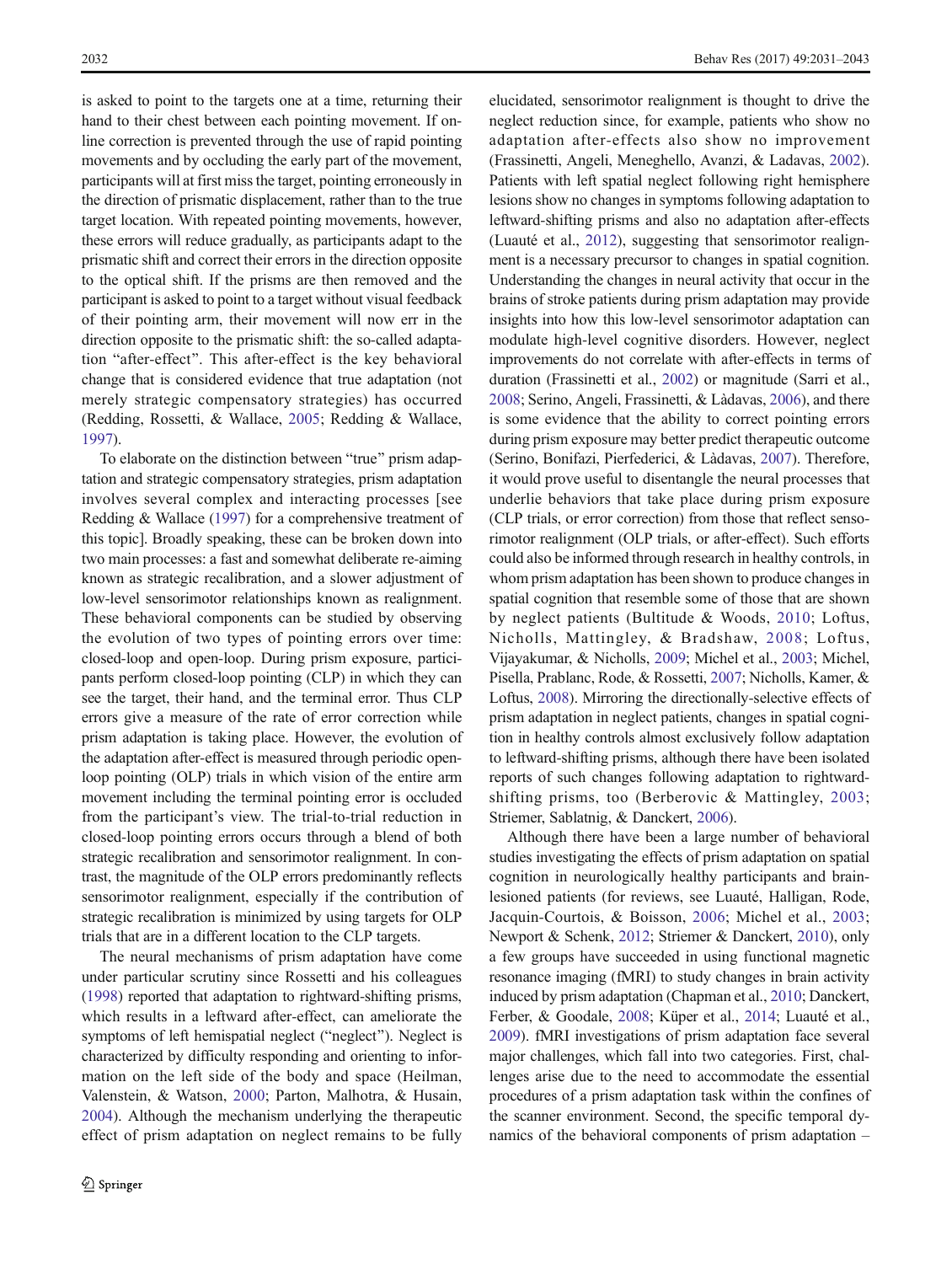particularly the slow and cumulative sensorimotor realignment – present specific challenges for capturing their neural correlates.

With regard to physical challenges of accommodating prism adaptation in an fMRI environment, the confined space within the bore of the MRI scanner limits the participant's range of movement and hinders easy fitting and removal of prism goggles. Also, the supine position of the participant makes it difficult to provide direct vision of their pointing hand and the targets. Manual pointing also threatens the integrity of functional data by the possible introduction of head and arm movement artifacts (Culham et al., [2003;](#page-10-0) Grootoonk et al., [2000](#page-11-0); Liao, McKeown, & Krolik, [2006\)](#page-11-0). Finally, the presence of a strong magnetic field precludes the use of ferromagnetic material and magnetic motion-tracking devices. Any researcher who wishes to administer prism adaptation in an fMRI environment must therefore adjust their procedures enough to allow the experiment to be done, but not so much that the behavioral task itself departs too much from true prism adaptation.

The nature of the fMRI experimental design itself is another key issue when investigating the neural correlates of prism adaptation. Typically, prism adaptation procedures involve three mandatorily successive steps: (1) pointing without prisms (baseline); (2) pointing with prisms (prism exposure); and (3) pointing after the removal of prisms. The difference in pointing error between steps 1 and 3 is the after-effect measure. Studies that depart from this sequence or that cycle through the sequences too quickly are likely to be unable to capture the neural mechanisms of sensorimotor realignment. In particular, behavioral studies have shown that adaptation after-effects develop slowly over successive trials of pointing under prism exposure and tend to stabilize and reach maximum magnitude after 50–60 exposure trials (Redding & Wallace, [1993](#page-11-0)). In the pioneering positron emission tomography (PET) study reported by Clower and her colleagues [\(1996\)](#page-10-0), the optical deviation was reversed (left to right) every five trials to maintain the participant in a state of on-going adaptation. A subsequent fMRI study used the same reversing sequence (Danckert et al., [2008](#page-10-0)). However, the activity reported in these studies is more likely to be associated with the fast strategic recalibration of the visuomotor transformation induced by prisms, which occurs mainly in the first few trials of exposure, than the slower sensorimotor realignment process, which develops slowly over more trials (Redding et al., [2005\)](#page-11-0). Therefore, the optimal design for investigating the neural correlates of sensorimotor realignment would require at least 50 successive trials of pointing under exposure to the same prism direction in order to capture the slower realignment processes.

The optimal prism adaptation procedure is somewhat at odds with optimal fMRI study design. fMRI investigations of cognitive functions usually involve comparing BOLD responses during some task(s) of interest to those that occur during a highly comparable control task. There are test-retest effects that are specific to fMRI studies, such as habituationdependent dampening of the positive bold response (Thompson & Spencer, [1966\)](#page-12-0). Common ways to compensate for these time-based effects are to present several short blocks – or epochs – of each task across a single run, or to present the two conditions in two separate runs, the order of which is counterbalanced across participants. Manual pointing at targets viewed through neutral (non-shifting) lenses provides a good sham adaptation procedure, since this reproduces the visual and motor requirements of prism adaptation without inducing any strategic recalibration or sensorimotor realignment. However, investigating the neural correlates of true prism adaptation precludes the use of alternating blocks of sham and true prism adaptation, since this would interrupt the sustained stream of 50 exposure trials that is essential to induce sensorimotor realignment. Furthermore, periods of pointing under neutral vision that immediately follow prism adaptation evoke deadaptation: sensorimotor realignment from the adapted state back to normal alignment. Thus, any closed-loop pointing under neutral vision that follows prism adaptation is not a true sensorimotor control condition. Overall, the nature of prism adaptation precludes both the use of several short blocks of sham and real prism adaptation in alternating or random order within a single run, or counterbalancing the order of entire runs of sham and prism adaptation across participants. One option is to use a betweensubjects approach, in which one group undergoes real and the other sham prism adaptation. An alternative within-subjects approach is to include a long period of prism adaptation of at least 50 pointing movements preceded by a similar period of sham adaptation.

One way to circumvent the confounding order-dependent effect that such a design would introduce is to incorporate behavioral indices as parametric modulators that are used as independent predictors in the design matrix. In a previous event-related fMRI study looking for dynamic changes in brain activity during prism adaptation, the size of pointing errors was used to derive behavioral indices of error detection and error correction during CLP (Luauté et al., [2009](#page-11-0)). Identifying the neural correlates of sensorimotor realignment could be achieved by using intermittent OLP trials throughout the prism exposure period. From this, a behavioral index of the adaptation after-effect – the measure of true sensorimotor realignment – could be derived. Errors for CLP and OLP trials would together provide behavioral indices of the two major components of prism adaptation: strategic correction and sensorimotor realignment.

Our goal for the work presented here was to develop a prism adaptation system that would fulfill several requirements that are important for prism adaptation, while also allowing it to be performed in an fMRI environment. These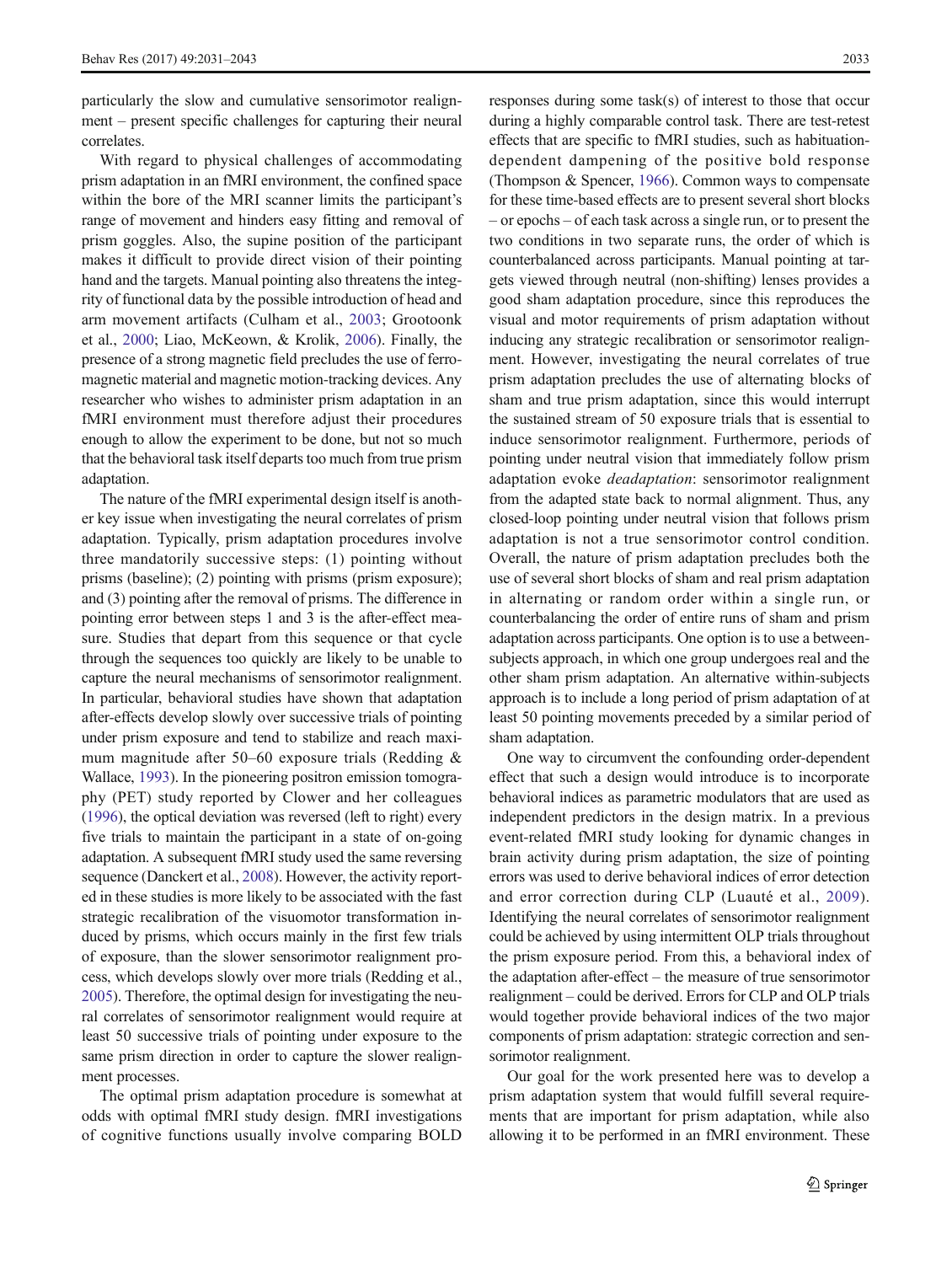requirements and the extent to which existing studies fulfill them are summarized in Table 1. Four existing studies have attempted to address the challenges of investigating the neural correlates of prism adaptation using fMRI (Chapman et al., [2010;](#page-10-0) Danckert et al., [2008](#page-10-0); Küper et al., [2014](#page-11-0); Luauté et al., [2009\)](#page-11-0). While these pioneer studies have paved the way to investigate the neural correlates of various behaviors associated with prism adaptation, their designs could be further improved upon.

The first requirement was that participants should have direct vision of their hands and the targets. Viewing the hands and targets indirectly through a forward-projecting mirror system, as is often used in fMRI studies, introduces the confounds of additional visuospatial transformations above and beyond that involved in prism adaptation. Rather than using a mirror, an ideal system would instead enable participants to directly view the CLP and OLP targets, as well as their pointing hands during the second half of each CLP trial. Behavioral studies of prism adaptation treatment for hemispatial neglect typically provide visual feedback of the hand during the second (distal) half of the pointing movement ('concurrent' or 'continuous' feedback; Choe & Welch, [1974](#page-10-0); Heuer & Hegele, [2008](#page-11-0); Redding et al., [2005\)](#page-11-0). This procedure provides both visual and proprioceptive feedback of the pointing movement, which is presumed to optimize generalization of the adaptation after-effect, although there is a paucity of direct evidence that this translates into greater neglect reduction than the commonly used alternative approach in which only the most distal  $1-2$  cm are visible ("terminal" feedback; Facchin, Daini, & Toraldo, [2013](#page-10-0)).

The second requirement for a system to enable prism adaptation in an fMRI environment was that there should be the means to rapidly switch between prismatic vision, neutral vision, and occluded vision. This is essential if one wishes to

dynamically switch between CLP and OLP trials, which is necessary for measuring the evolution of both error correction and adaptation after-effect and incorporating these behavioral indices into an analysis of BOLD signal changes. Third, it should be possible to switch between these three view types without any involvement of the participant (i.e., without the need for the participant to move a manipulandum from one eye to another, or the need to rely on the participant to follow an instruction to close their eyes). This helps the participant remain naïve as to which condition they are being exposed to, which, in healthy participants, produces a stronger adaptation after-effect (Michel et al., [2007\)](#page-11-0). It avoids neural confounds associated with these intervening cognitive processes. It also ensures that the system is well suited for studies involving stroke patients, who may have difficulty following complex instructions while in the scanner.

We also considered it desirable to expose participants to prismatic vision binocularly. The phenomenon of binocular summation refers to the observation that the performance of neurologically healthy participants on many visual tasks is better when completed under binocular compared to monocular conditions (Blake  $& Fox, 1973$ ). This binocular benefit is greater than what would be predicted on the basis of statistical considerations alone (i.e., probability summation), suggesting that binocular summation reflects neural interaction between the signals from the eyes. Furthermore, monocular occlusion alters spatial perception in neglect patients (Smania, Fonte, Picelli, Gandolfi, & Varalta, [2013](#page-11-0); Walker, Young, & Lincoln, [1996](#page-12-0)) and neurologically healthy participants (Roth, Lora, & Heilman, [2002](#page-11-0)), and these effects may be different depending on which eye is occluded (Burtis, Williamson, Mishra, & Heilman, [2014](#page-10-0); Chen, Erdahl, & Barrett, [2009](#page-10-0); Roth et al., [2002](#page-11-0)). This could impact upon the interpretation of functional results of prism adaptation studies,

| Table 1 Design requirements for fMRI-compatible prism adaptation and the extent to which these were fulfilled by existing studies |  |  |
|-----------------------------------------------------------------------------------------------------------------------------------|--|--|
|                                                                                                                                   |  |  |

| Design requirement                                                                                          |                    |                    | Danckert et al. (2008) Luauté et al. (2009) Chapman et al. (2010) Küper et al. (2014) |                    |
|-------------------------------------------------------------------------------------------------------------|--------------------|--------------------|---------------------------------------------------------------------------------------|--------------------|
| Direct vision of the hand and pointing target                                                               |                    |                    |                                                                                       |                    |
| Rapidly switch between prismatic/neutral/occluded vision                                                    |                    |                    |                                                                                       |                    |
| Switching between prismatic/neutral/occluded vision without $\chi$<br>involvement of participant            |                    |                    |                                                                                       |                    |
| Binocular vision                                                                                            |                    |                    |                                                                                       |                    |
| Use of hand for pointing rather than manipulandum                                                           |                    |                    |                                                                                       |                    |
| Measurement of pointing errors during fMRI scanning                                                         |                    |                    |                                                                                       |                    |
| Measurement of both error correction<br>("closed-loop pointing") and after-effect<br>("open-loop pointing") |                    | $\sqrt{X^*}$       |                                                                                       | $\sqrt{X^*}$       |
| Long periods $(\geq 50$ consecutive trials) of prism exposure                                               | $\chi$ (10 trials) | $\chi$ (24 trials) | $\chi$ (18 trials)                                                                    | $\chi$ (30 trials) |
| Prism adaptation contrasted against true sham adaptation                                                    | ٧Ť                 |                    |                                                                                       |                    |

\* Neural correlates of closed-loop pointing only

† Performed prism adaptation first, then deadaptation

 $\checkmark$  = design requirement was fulfilled,  $\checkmark$  = design requirement was not fulfilled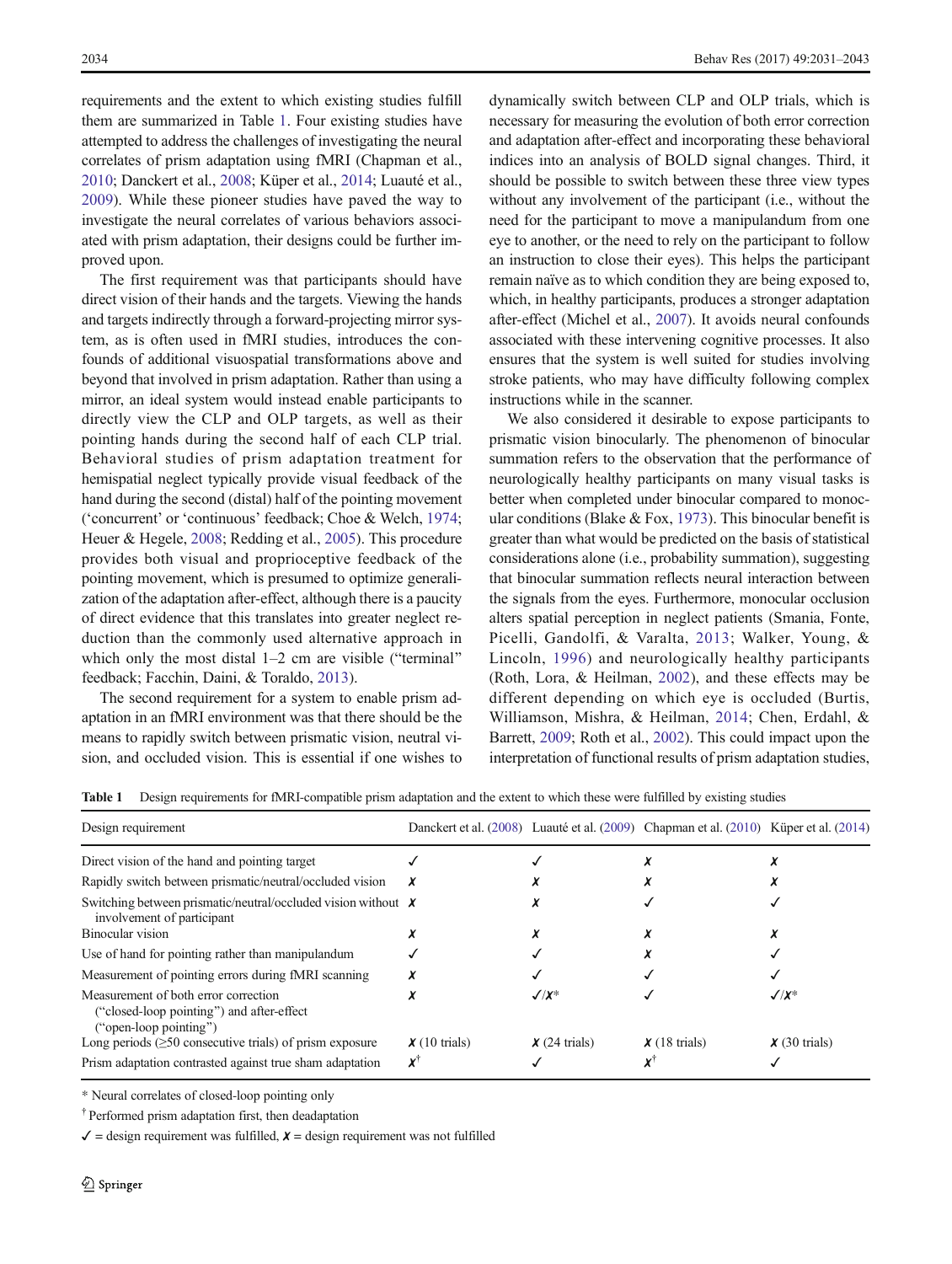particularly when different eyes are used for the sham and prism exposure conditions (as in Chapman et al., [2010](#page-10-0), and Luauté et al., [2009\)](#page-11-0). Although binocular exposure to a prismatically-shifted visual field is the norm in non-imaging behavioral studies of prism adaptation, all existing fMRI studies of prism adaptation have used monocular viewing.

There were also several design requirements that we considered to be important for the performance and recording of pointing movements. It is important that participants reach out and touch the targets with their own hand rather than using a manipulandum. This is more ecological and better reflects the use of prism adaptation therapeutically. Using manipulanda instead could introduce further sensorimotor transformations over and above those involved in prism adaptation. Furthermore, an optimal design would be one that could be administered to both healthy controls and patient participants, and the latter group may have difficulties using a manipulandum.

Another design requirement was to be able to record the trial-by-trial pointing errors of the participants during the scanning run. This would allow for regressors in the functional imaging design that correlate with the evolution of pointing errors. It would be particularly advantageous to be able to measure both CLP and OLP errors, since these are indicators of different components of prism adaptation.

In the current paper we first describe the apparatus and methods that we created in order to address the design requirements outlined above. We then report behavioral (pointing) and head-movement data from a study that we conducted in order to validate our fMRI-compatible prism adaptation system.

#### Development and technical specifications

### Design and construction

Prism adaptation visor We constructed a prism adaptation "visor" that could be fixed to a head coil in front of the participants' line of vision (Fig. [1\)](#page-5-0). The operation and visual effect of the visor are demonstrated in Supplemental Videos 1–3, available online. The visor is made of plastic and has a 20 cm wide  $\times$  4 cm high viewing window. For prism exposure, a single 15 diopter Fresnel prism sheet giving a rightward prismatic shift of  $7.7<sup>o1</sup>$  (RHK Japan Inc, Tokyo) can be lowered into the window. A sheet of clear Perspex that produces no lateral shift in vision can be used for sham adaptation. The prism and neutral sheets can be raised and lowered into the window. The raising and lowering of the sheets is controlled by an experimenter by means of strings that extend through the scanner bore to the back of the scanner. The visor also includes an occluding panel that can be raised and lowered in the same manner to block the participant's vision for OLP trials and when changing between prism adaptation and neutral pointing (so as to keep the participant naïve as to the present condition). All other directions of vision outside this window can be occluded using fabric such that the participants' field of view consists only of that which they can see through the window of the visor.

Stimulus presentation and response collection We constructed a touchscreen device for target presentation and measurement of terminal pointing errors. The device consists of a Keytech Magictouch touchscreen with a responsive surface 22 cm high  $\times$ 30 cm wide that is set into a wooden frame. A 3 mm thick plastic insert affixed to the back surface of the screen renders the screen opaque. The targets for prism adaptation are three LEDs fixed to the back of the screen through small holes  $(d=1$  mm) in the plastic backing: a blue LED at the center of the screen and two red LEDs 5 cm to the left and right of the center of the screen. All targets are at a height of 11 cm from the bottom of the screen. A white piece of paper between the plastic insert and the touchscreen ensures the LEDs are not visible to the participant unless illuminated. The touchscreen is held in position over the participant's lap by a wooden frame that spans the width of the scanner bed and is secured using industrial tape. We determined that there was potential for the edge of the wooden frame to fall within some participants' field of vision, which could provide a spatial cue to the different visual conditions. To eliminate this cue we covered the frame with white paper toweling to render it effectively invisible in the semi-illuminated scanning environment.

We use Presentation software ([www.neurobs.com\)](http://www.neurobs.com/) to control the onset of the LEDs via the parallel port and to record the touch-screen responses. The wires connecting the touchscreen and the LEDs to the computer are insulated with aluminum foil to prevent radiofrequency artifact.

Participant placement The participant's head must be tilted toward their body in order for them to direct their gaze through the visor. To achieve this we adapted the scanning environment based on existing studies that have employed direct vision of the hands, arms, and reaching space (e.g., Culham et al., [2003](#page-10-0); Gallivan, McLean, Valyear, & Culham, [2013;](#page-10-0) Gallivan, McLean, Flanagan, & Culham, [2013](#page-10-0); Rossit, McAdam, Mclean, Goodale, & Culham, [2013](#page-11-0)). We recommend using a thin bed pad that provides sufficient cushioning for comfort but allows the participant's body to be as low as possible relative to the head coil, facilitating head tilt. We also recommend using a large head-coil that is inclined relative to the scanner bed. In our configuration, we use a piece of wood positioned under the back part of the head coil to achieve this tilt. A custom-made 15 cm coil cable accommodates the

 $110^\circ$  is the most typical prism strength for rehabilitation of neglect. We were able to procure prism sheets that induced 7.7° and 12.5° shifts. In pilot testing we found that the 12.5° prism sheet resulted in pointing errors that exceeded the area of our touch screen (i.e., participants' pointing endpoints during the first trials of prism exposure were outside the active surface of the touch screen). We therefore used 7.7° prisms in our prism adaptation visor.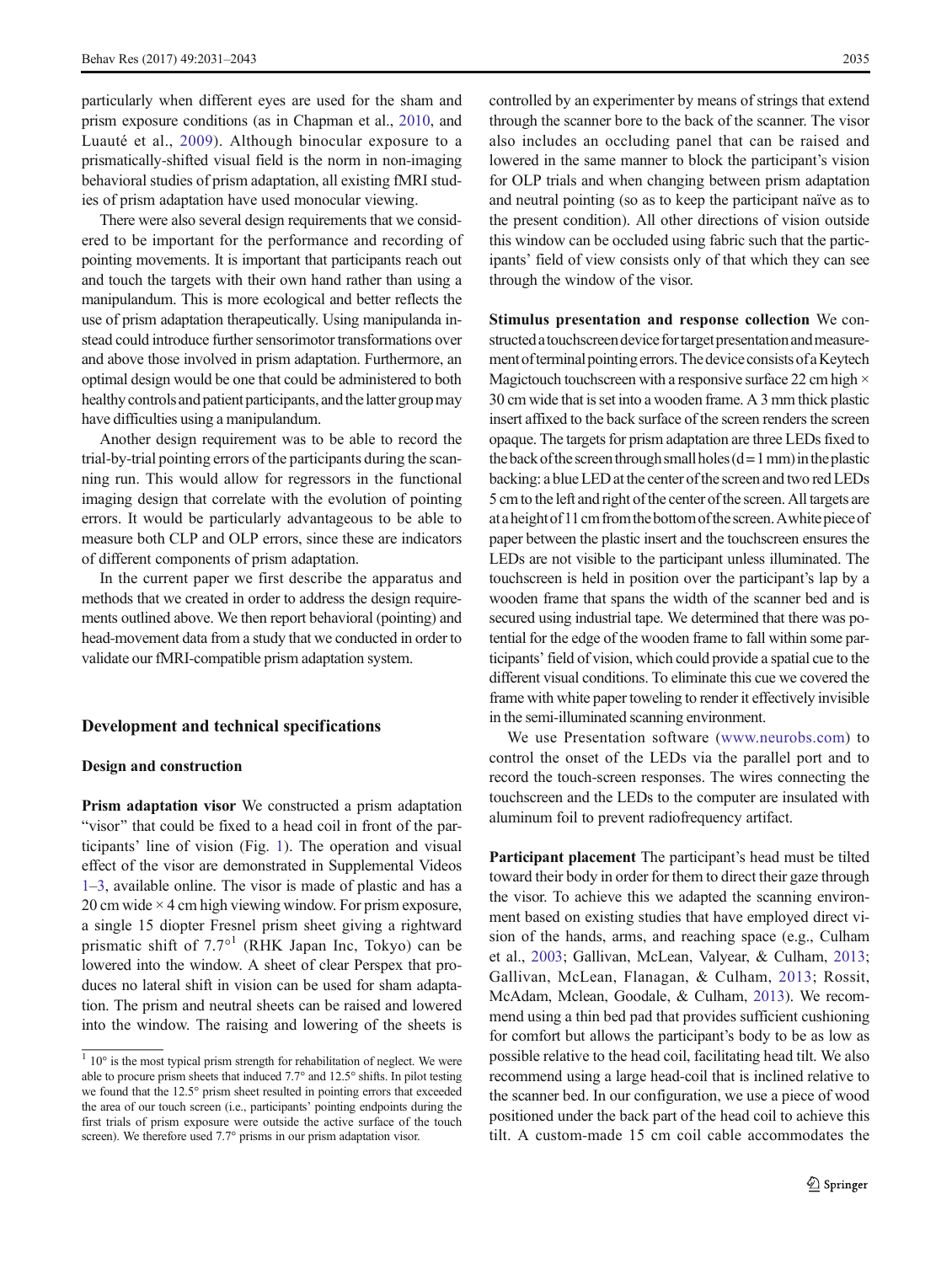<span id="page-5-0"></span>

Fig. 1 Configuration for performing prism adaptation within the fMRI environment. Paper toweling around the head coil and black fabric along the bottom of the prism adaptation visor restricts the participant's field of view to that which can be seen through the window of the visor. The right arm is stabilized by cushions placed under and around the arm, and by straps securing the upper arm to the torso. Paper toweling is placed around the frame of the touchscreen to prevent it from providing a

greater distance between the coil and the scanner bed. Using a large head-coil also provides sufficient space for the participant to further tilt their head within the coil. With these three steps (using a thin bed pad, inclining the head coil relative to the scanner bed, and inclining the head within the head coil) we achieve head tilts of 15–20°.

In order to minimize movement of the head during target pointing, the pointing arm should be positioned in such a way as to limit all arm movements to below the elbow. The upper arm can be supported in a raised position with foam cushions and strapped firmly and comfortably to the participant's body. In our configuration we achieve this through means of a large wedge-shaped cushion positioned under the upper arm, a "half-cast" in which the upper armwas placed, and a broad physiotherapists strapthat held the upper arm close to the torso. This arrangement allows the participant to limit arm movements to the wrist and elbow.

The touch-screen is placed vertically over the participant's lap at whichever depth (relative to their head and feet) enables them to comfortably reach all of the targets at arm's length. Accommodating for differences in arm length in this way reduces the likelihood of head movements that could be caused by a participant straining to reach a target that is too distant or distorting their posture to reach a target that is too near. Although this procedure introduces inter-individual variability in the distance between the touch-screen and the participant's eyes, this is a minor disadvantage compared to potential movement artifacts. Pointing errors can be converted from centimeters to degrees of visual angle by measuring the distance between each participant's eyes and the touch screen (and doing the following computation: pointing error in de $grees = tan^{-1}$  (pointing error in centimeters/distance between eyes and touch screen in centimeters).

frame of reference that would indicate shifting spatial reference frames between prismatic and neutral vision. During the experiment fabric was placed over the participant's torso and upper arm (not pictured) to ensure that their arm was only visible during the second half of the pointing movement as per typical prism adaptation procedures (Redding et al., [2005\)](#page-11-0)

# Evaluation of prism adaptation set-up

Using the materials and configuration described above, two groups of older neurologically healthy participants and right hemisphere lesioned patients underwent prism adaptation in the MRI scanner. Here we present behavioral (i.e. OLP and CLP error) data as evidence that the apparatus we have designed provides a good solution for measuring prism adaptation (and in particular sensorimotor realignment) in the fMRI environment.

# Materials and methods

Participants Twelve stroke patients were recruited through the department of neurorehabilitation in Lyon University Hospital and 18 neurologically healthy control participants were recruited through advertisements and word of mouth. All participants gave informed consent to a research protocol that was approved by the local ethics committee according to the Declaration of Helsinki and French law.

Inclusion criteria for patient participants were that the person had suffered a first-time stroke to the right-hemisphere and had shown neglect at some point subsequent to their stroke. Exclusion criteria for both patient and control participants were the presence of: (1) a history of neurological injury or illness (controls), or neurological injury or illness other than a single right-hemisphere stroke (patients), (2) contraindications to undergoing MRI scanning, (3) visual or motor impairments preventing the performance of prism adaptation, and (4) factors limiting the participant's capacity to provide informed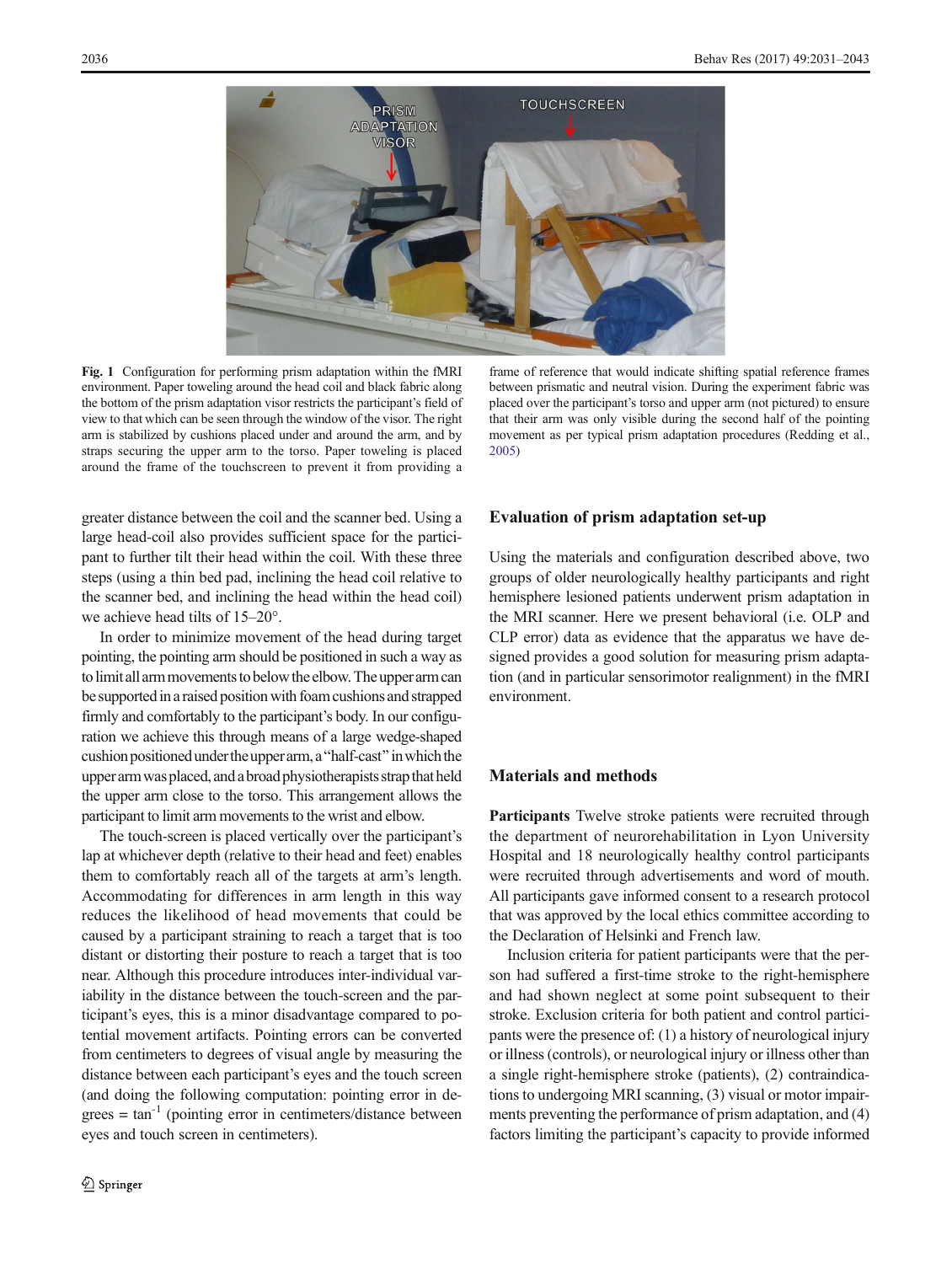consent, such as cognitive impairment or insufficient fluency in English or French.

Of the tested participants, one patient was excluded because a piece of occluding material became dislodged from the head coil early in the testing session and prevented him from seeing all of the targets. One control participant was also excluded because it was discovered after the testing session that she had been unable to comfortably reach the leftmost target. This participant showed no behavioral effects of prism adaptation, suggesting that the physical constraints of the testing environment prevented her from performing prism adaptation normally. The pointing data from the remaining 11 patients (two females, mean age  $= 52$ ,  $SEM = 3.6$ ) and 17 control participants (nine females, mean age =  $61$ ,  $SEM = 3.2$ ) were analyzed.

Clinical information for the patients is provided in Table 2. Neurological examinations showed that at the time of study participation eight patients had hemiplegia, ten showed some sensory loss, and eight showed some degree of visual field loss. Patients RH01, RH03, and RH09 demonstrated neglect at the time of testing (defined as at least two more targets omissions on the left of the page compared to the right of the page on the Bell's cancellation test; Azouvi et al., [2002](#page-10-0); Gauthier, Dehaut, & Joanette, [1989](#page-10-0)).

A lesion composite image is shown in Fig. [2.](#page-7-0) Each patient's lesion was manually traced from the structural scan using FSLview software and validated by a neurologist. The composite image was created using MRIcron software (Rorden, Karnath, & Bonilha, [2007](#page-11-0)). The region of maximal overlap [MNI  $(x, y, z) = 36, -24, 18$ ] is located in the secondary somatosensory cortex, in the parietal operculum on the ceiling of the lateral sulcus.

Procedure Participants completed one run of sham adaptation followed by one run of real prism adaptation while in the scanner. The general procedure was as follows: Before entering the scanner room all participants were instructed on how to perform the CLP and OLP movements and had the opportunity to ask questions. They then entered the scanner room and were positioned as described above. A strap was secured over the participant's forehead to assist them in stabilizing their head, and headphones were placed over their ears. Once the touch screen and prism adaptation visor were positioned an emergency call button was placed near the participant's left hand and the task instructions were explained a second time. To ensure that they had a high degree of familiarity with the task, each participant underwent a practice "run" immediately prior to being inserted into the scanner. The practice run was identical to the sham run (see below) except that it was performed before the scanner bed was inserted into the scanner, and the participants received verbal feedback from an experimenter and additional instructions if necessary.

Experimental paradigm Figure [3](#page-7-0) provides an overview of the behavioral task that was performed during the session. In two consecutive runs, participants underwent sham (run 1) and then prism (run 2) exposure using their right hand. For this, they performed CLP movement to targets viewed through the neutral sheet (sham run) or the prism sheet (prism run) in which their hand was visible for the second half of the pointing movement. They also performed OLP movements in which they viewed targets though the neutral sheet that were then occluded before they pointed to the location of the target (sham and prism run; see Supplemental Video 3 online).

Each run consisted of ten blocks each of CLP and OLP in alternating order. There were six pointing trials per block, resulting in a total of 60 CLP and 60 OLP trials per run. Each CLP trial began with the illumination of the left or right

Table 2 Clinical information for the patient participants

| . .<br>. .<br>. . |                |             |                       |                |                              |                                                           |  |  |  |
|-------------------|----------------|-------------|-----------------------|----------------|------------------------------|-----------------------------------------------------------|--|--|--|
| Patient           | Age<br>(years) | Sex         | Chronicity<br>(weeks) | Stroke<br>type | Neurological<br>test outcome | <b>Bells</b><br>Cancellation<br>Test (Total<br>omissions) |  |  |  |
| <b>RH01</b>       | 39             | M           | 103                   | H              | none                         | $\overline{c}$                                            |  |  |  |
| <b>RH02</b>       | 42             | F           | 136                   | H              | He, S, V                     | $\mathbf{0}$                                              |  |  |  |
| RH <sub>03</sub>  | 47             | M           | 14                    |                | He, S, V                     | 9                                                         |  |  |  |
| <b>RH04</b>       | 69             | M           | 100                   | $\mathbf{I}$   | He, S, V                     | 3                                                         |  |  |  |
| <b>RH05</b>       | 56             | $\mathbf M$ | 139                   | <b>IH</b>      | He, S, V                     | $\mathbf{0}$                                              |  |  |  |
| <b>RH06</b>       | 66             | M           | 37                    | <b>IH</b>      | S,V                          |                                                           |  |  |  |
| RH <sub>07</sub>  | 63             | M           | 196                   | Ι              | S,V                          | 5                                                         |  |  |  |
| <b>RH08</b>       | 59             | M           | 43                    | I              | He, S, V                     | 2                                                         |  |  |  |
| RH <sub>09</sub>  | 47             | F           | 26                    |                | He, S, V                     | 9                                                         |  |  |  |
| <b>RH10</b>       | 42             | M           | 77                    | $\mathbf{r}$   | He,S                         |                                                           |  |  |  |
| <b>RH11</b>       | 50             | M           | 26                    | H              | He, S, V                     | 4                                                         |  |  |  |
|                   |                |             |                       |                |                              |                                                           |  |  |  |

 $M$  male,  $F$  female,  $H$  hemorrhagic,  $I$  ischemic,  $He$  hemiplegia,  $S$  sensory loss,  $V$  visual field loss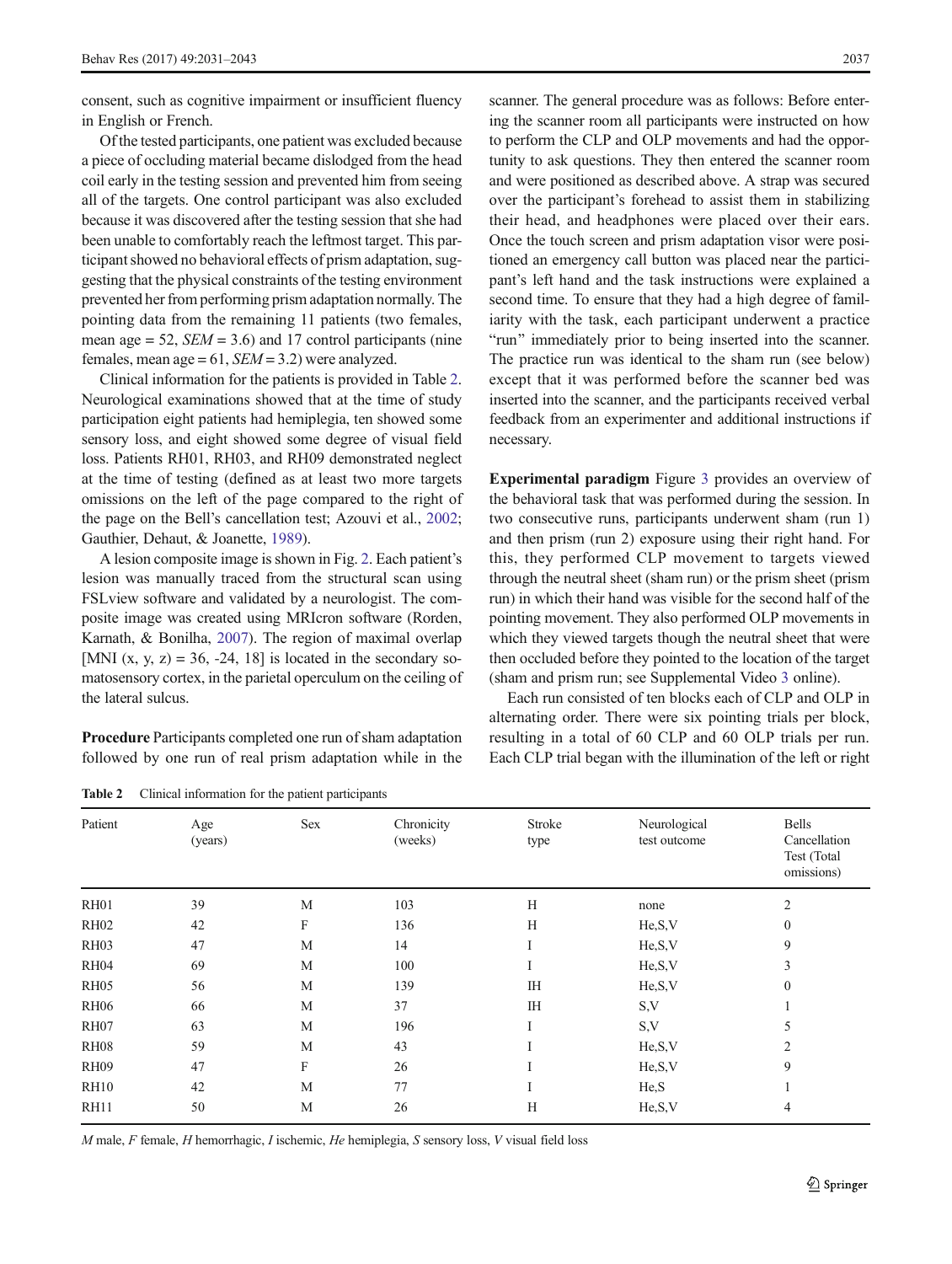<span id="page-7-0"></span>

Fig. 2 Composite image of the lesions of the 11 patients. The image is shown overlaid onto axial, coronal and sagittal slices of the MNI T1 standard brain. In line with radiological convention, the sagittal and coronal views are depicted as viewed from below with right-hemisphere lesions on the left side of the image

red LED, viewed through the neutral sheet (practice and sham runs) or the prism sheet (prism run). The participants were instructed to touch the light using a smooth, rapid motion and then return their hand to rest on their torso. They were able to see their pointing finger and hand for the second half of each pointing movement. The LED extinguished upon the

participant touching the touch screen. Three left trials and three right trials were presented in pseudorandom order within each CLP block, and individual CLP trials were separated by  $6.5 \pm 1$  s.

Each OLP trial began with the illumination of the blue LED in the center of the screen viewed through the neutral sheet (all runs) after which the experimenter lowered the occluding panel. From the participant's perspective the lowering of the occluding panel made it appear as though the target had disappeared, which is important because sensorimotor realignment is maximized when participants are unaware of the spatial distortions caused by the prism (Michel et al., [2007](#page-11-0)). Participants were instructed to reach out to touch the remembered location of the target and return their hand to rest on their torso. The experimenter raised the occluding panel once the participant's hand had returned to their torso. Each OLP trial was separated by  $6.5 \pm 1$  s.

Between each CLP and OLP block the experimenter lowered the occluding panel to block the participant's vision. During the prism run this enabled the neutral and prism sheets to be switched without the participant's awareness (see Supplemental Videos 1 and 2 online). No switch was made during the practice or sham runs as the sham sheet was used throughout the entire run, however the occluding panel was always lowered to mark a pause in the transition between successive CLP and OLP blocks, and to ensure that the procedures for the sham and prism runs were identical. The occluding panel was raised again once the sheets (prism/neutral) had been switched  $(\sim 1 \text{ s})$ . The inter-block interval was  $7.5 \pm 1$  s.



Fig. 3 Overview of the behavioral task. The top row indicates the run order, the middle row indicates the block order within each run, and the bottom row indicates the trial timings. The practice, sham, and prism runs

were identical. Each CLP and OLP block consisted of six individual trials. CLP closed-loop pointing, OLP open-loop pointing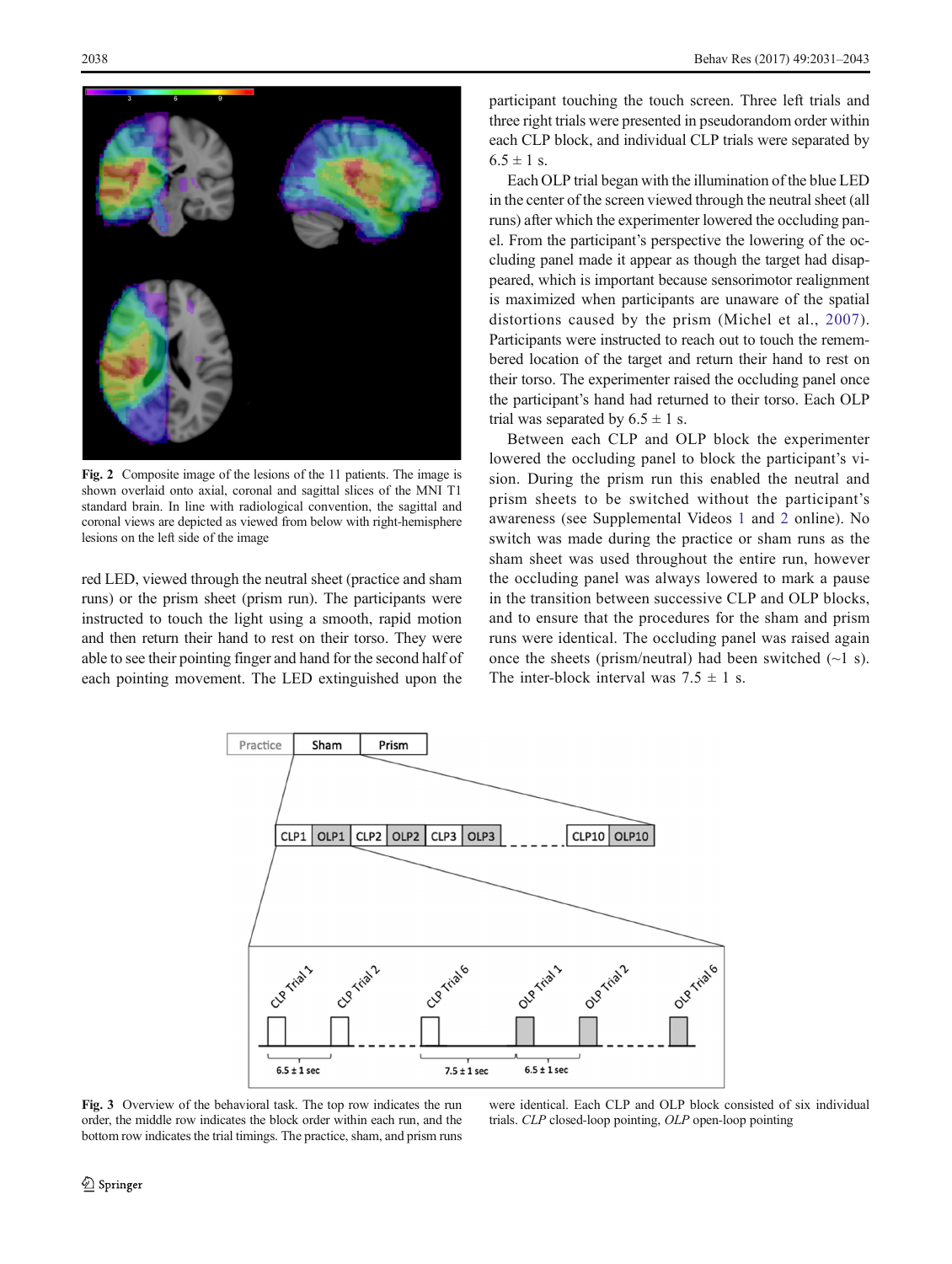<span id="page-8-0"></span>For each CLP and OLP trial the coordinates of the touched location were converted to lateral pointing error with respect to the target and converted from centimeters to degrees of visual angle.

Imaging protocol Imagingwas performedattheCentre d'Etude et de Recherche Multimodal et Pluridisciplinaire (CERMEP) in Lyon using a Siemens Magnetom Sonata 1.5 T scanner with a circularly polarized head coil with two integrated preamplifiers. Anatomical images were acquired with aMPRT1 sequence (176 slices, FOV = 256 mm, TR/TE/flip angle =  $1.97/3.93/15^{\circ}$ ,  $1.0 \times$  $1.0 \times 1.0$  mm voxels) taking 8.26 minutes. Functional MRI of the whole brain was acquired in the axial plane (26 slices,  $FOV = 220$  $\times$  220 mm<sup>2</sup>, TR/TE/flip angle = 2,500 ms/60 ms/90°, 3.4  $\times$  3.4  $\times$ 5.0 mm voxels). Each of the functional runs took 12.35 min.

Head motion parameters were measured using MCFLIRT (Jenkinson, Bannister, Brady, & Smith, [2002](#page-11-0)) part of FSL [FMRIB's Software Library, [www.fmrib.ox.ac.uk/fsl](http://www.fmrib.ox.ac.uk/fsl) (Smith et al., [2004\)](#page-11-0)]. We report head motion parameters as indicators of the efficacy of our prism adaptation configuration in enabling true prism adaptation while keeping head movements within reasonable limits.

Functional brain imaging data are not reported here, since the purpose of this report is to present and validate the experimental apparatus.

#### **Results**

Pointing error data In order to test for effective prism adaptation, each participant's CLP and OLP errors were

averaged across each block of six trials separately for the sham and prism run and pooled for analysis. The evolution of CLP and OLP errors across the different blocks and run is represented separately for controls and patients in Fig. 4. The mean CLP and OLP errors were subjected to separate repeated-measures ANOVAs with Run (sham or prism) and Block (1, 2, 3, 4, 5, 6, 7, 8, 9, or 10) as within-subjects factors and Group (patient or control) as a between-subjects factor. Both datasets violated the assumption of sphericity (Ws  $< 0.008$ ,  $ps < .001$ ) so Greenhouse-Geisser-corrections were used.

The analysis of CLP errors revealed a significant Run  $\times$  Block interaction [F(9, 234) = 3.8, p < .01,  $\eta^2_{partial}$  = 0.13] reflecting the fact that pointing errors were initially right-shifted in the prism run and gradually returned to baseline accuracy as a function of adaptation, whereas no such trend occurred in the sham run (Fig. 4). A priori paired t-tests were conducted to compare the mean CLP of each block of the sham run to the equivalent block of the prism run (block 1 of the sham run was compared to block 1 of the prism run and so forth). The CLP error for the first block of the prism run ( $M = 2.06$ ,  $SEM = 0.35$ ) was 1.34° rightward of the CLP error for the first block of the sham run  $[M = 0.72, SEM = 0.23; t(27) = 3.7, p <$ .005]. There was also a trend toward more rightward CLP errors for the second block of the prism run  $(M = 1.36$ ,  $SEM = 0.41$ ) compared to the second block of the sham run ( $M = 0.83$ ,  $SEM = 0.32$ ), although this difference did not reach statistical significance  $[t(27) = 1.9, p = .067]$ . None of the pairwise comparisons for later blocks were significant ( $ts < 2.0$ ,  $ps > .053$ ). No main effects and no





Fig. 4 Closed-loop pointing (CLP) and open-loop pointing (OLP) errors of the control (left panel) and patient (right panel) participants across the ten blocks of the sham and prism runs. Pointing errors are measured in degrees of horizontal displacement from the target location. Positive

values indicate rightward errors and negative errors indicate leftward errors relative to the true target position. Error bars represent 95% confidence intervals around the means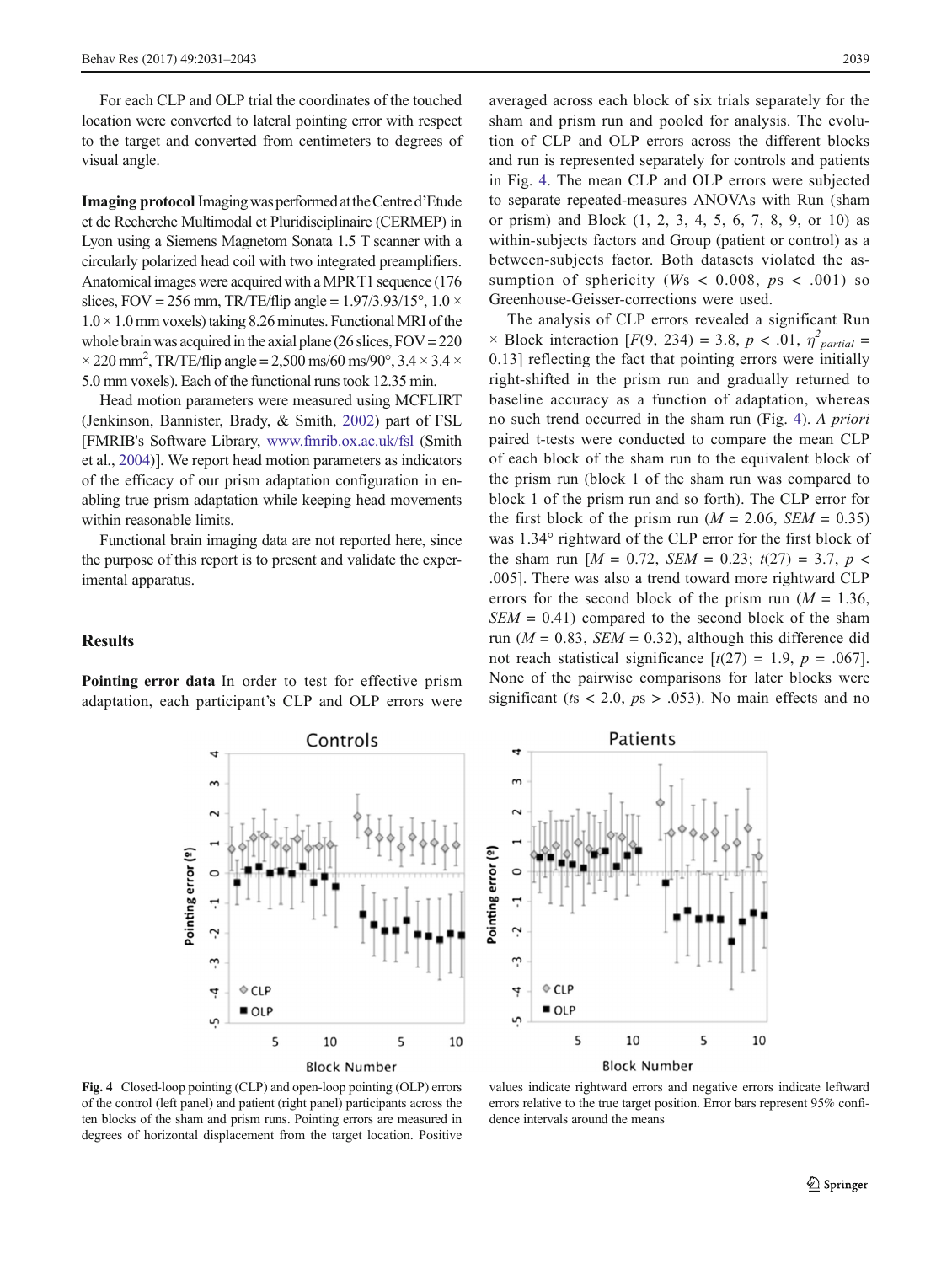other interactions aside from the Run  $\times$  Block interaction were significant in the analysis of CLP errors ( $Fs < 1.3$ ,  $ps > .26$ ), including no main effect of Group  $[F(1,26) =$ 0.001,  $p = .97$ ].

The analysis of OLP errors revealed a significant main effect of Run [ $F(1,26)$  = 52.1,  $p < .005$ ,  $\eta^{2}_{partial}$  = 0.67] which reflected significantly leftward shifted pointing errors (sensorimotor recalibration) during the prism run ( $M = -1.7$ ,  $SEM = 0.49$ ) compared to the sham run ( $M = 0.2$ ,  $SEM = 0.47$ ), consistent with an adaptation after-effect of 1.9°, or 25% of the magnitude of the prismatic shift. A priori paired t-tests were conducted comparing the mean OLP of each block of the sham run to the equivalent block of the prism run, and revealed that for every pairwise comparison the pointing error for the prism condition was significantly leftward of the sham condition ( $ts > 0.36$ ,  $ps < .003$ ; see Fig. [4\)](#page-8-0). There were no other significant main effects or interactions ( $Fs < 2.1$ ,  $ps > .1$ ), including no main effect of Group  $[F(1,26) = 0.23, p = .63]$ .

Head movement data The median scores for mean relative displacement (mm) values for the control group were 0.08 (range: 0.06, 0.41) during the sham run and 0.1 during the prism run (range: 0.04, 0.33). The medians for the patient group were 0.14 (range: 0.09, 0.83) during the sham run and 0.18 (range: 0.09, 2.01) during the prism run. Neither group showed a significant difference in mean relative displacement for the sham compared to the prism runs ( $Z_s < 1.6$ ,  $ps > .11$ ). A rule of thumb is that mean relative displacements greater than 0.5 mm should be considered problematic (Power et al., [2014\)](#page-11-0). By this criterion, potentially problematic head movements were shown by one patient during both the sham and prism runs (mean relative displacements = 0.83 and 2.01 respectively), and one patient during the prism run only (mean relative displacements  $= 0.55$ ). Thus, the majority of our participants were able to maintain sufficient head stability to satisfy standard quality limits for fMRI studies.

#### **Discussion**

Our goal was to develop a system for performing prism adaptation in an fMRI environment. A few previous studies have already succeeded in performing functional neuroimaging of prism adaptation, fulfilling some to most of the criteria we identified as the possible ideal combination of design and apparatus/procedures. In trying to fulfill the whole of these criteria, we developed an apparatus and procedures to deliver prism adaptation in a way that is closely aligned to that from both classic and contemporary studies (Harris, [1965](#page-11-0); Redding et al., [2005](#page-11-0)). Our behavioral results show the presence of two patterns in the CLP and OLP errors of the participants that are characteristic of prism adaptation. First, compared to the sham run CLP errors in the prism run showed an initial mean

rightward deviation of  $1.34^{\circ}$  (SEM = 0.36) that was not present during the remaining nine blocks. This is consistent with the direct effects of prism exposure (that is, the pointing errors that occur during the initial exposure to rightward-deviating prisms which reduce within the first few trials). Second, OLP errors in the prism run were significantly leftward relative to those in the sham run, indicating an adaptation after-effect of  $1.9^{\circ}$  (SEM = 0.25), or 25% of the prismatic shift. This aftereffect is comparable to those reported in existing non-imaging studies that used OLP for after-effect measurement in which after-effects typically have a magnitude that is 25–40% of the prismatic deviation (Bultitude, Van der Stigchel, & Nijboer, [2013;](#page-10-0) Bultitude & Woods, [2010;](#page-10-0) Girardi, McIntosh, Michel, Vallar, & Rossetti, [2004](#page-10-0); Loftus et al., [2009](#page-11-0); Michel et al., [2007\)](#page-11-0). We can conclude, therefore, that our system enables the performance of true prism adaptation and recording of both CLP and OLP errors in the fMRI environment.

Head movements were within 0.5 mm of mean relative displacement for all but two participants. There are no absolute rules about how much head movement can be tolerated in fMRI studies. A study involving highly experienced participants performing perceptual tasks that require minimal motor responses (e.g., button presses) might expect mean relative displacements of 0.1 or 0.2 mm. In contrast, head movements for at least some participants are likely to exceed this amount in studies such as the current one that involve naïve older controls, patients, and a task that requires arm movements. Nonetheless, the amount of movement that we have reported is comparable to other studies that involve arm (or leg) movements within the scanner (Gallivan, McLean, Flanagan, et al., [2013;](#page-10-0) Singhal, Monaco, Kaufman, & Culham, [2013\)](#page-11-0) and is within the limits of what could reasonably be corrected by motion correction algorithms.

No formal assessment was made of comfort levels during the current study; however, informal discussion revealed that the procedure was well tolerated by both patients and healthy volunteers in that any discomfort that was reported was not more than that which would be expected in a normal fMRI study in which participants lie flat and view stimuli by means of a mirror.

A crucial reason to perform a functional imaging study during prism adaptation is to search for the neural mechanisms supporting the generalization of simple sensorimotor adaptation to the reconfiguration of higher-level spatial representations. Although the generalization of prim adaptation aftereffects require a different design with measures of spatial cognition, future attempts scrutinizing this important issue might benefit from the present experiment to find ways of avoiding pitfalls regarding prism adaptation procedure in a MRI scanner. These could be further adapted to accommodate specific study requirements. For example the prism adaptation visor could be controlled using a MR-compatible pneumatic mechanism in order to achieve precise timing of transitions between prismatic, neutral and occluded vision, and to eliminate the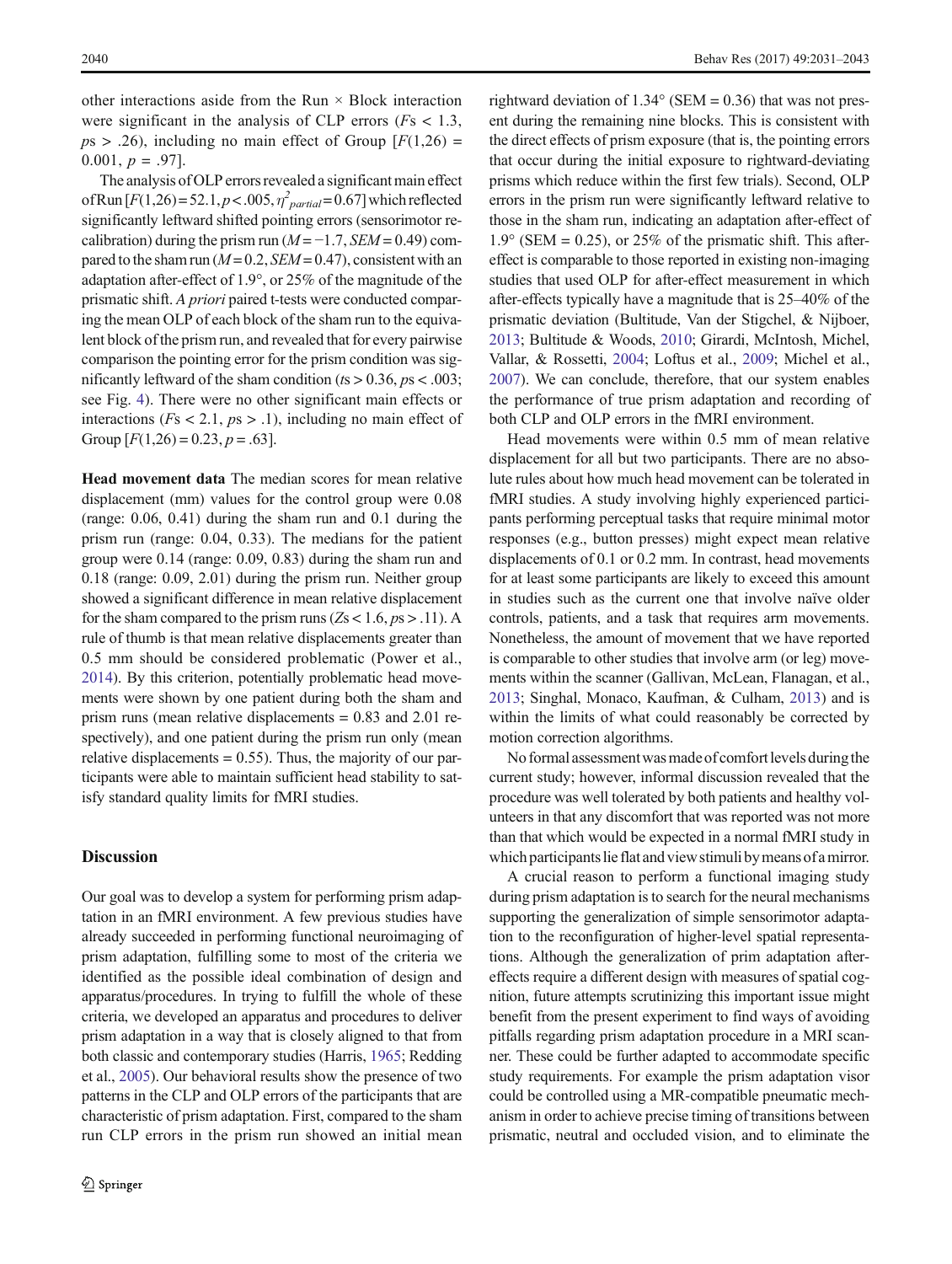<span id="page-10-0"></span>need for an experimenter to be in close proximity to the scanner.

# **Conclusions**

In summary, we have described an apparatus and protocols for administering prism adaptation in the fMRI environment. We constructed a new prism adaptation visor that enables rapid switching between binocular prismatic, neutral and occluded vision in the confined space of the scanner bore and without the involvement of the participant. We developed a configuration in which both patients and neurologically healthy control participants could point to visual targets with their own hand for 50 or more exposure trials and with direct vision of their hand and the targets. The touchscreen system captures pointing errors made by the participants during both CLP and OLP runs which, by alternating these blocks, enables the gradual evolution of error correction and sensorimotor realignment to be measured separately. This should aid future fMRI studies to distinguish the neural correlates of error detection/correction and sensorimotor realignment. Finally, we have presented behavioral and head movement data that validate these methods by generating comparable data quality to that observed in existing non-imaging studies of prism adaptation. Our data also show comparable performance of the patients and control participants when they performed prism adaptation with these methods and apparatus. The apparatus and design considerations we outline could be used to guide future studies investigating the neural correlates of sensorimotor realignment during prism adaptation.

Author note This study was supported by grants from FRM (Fondation pour la Recherche Medicale) and the James S. McDonnell Scholar Award to AF, and was performed within the framework of the LABEX CORTEX (ANR-11-LABX-0042) of Université de Lyon. JO'S was supported by a Royal Society Dorothy Hodgkin Fellowship. The authors wish to thank Jody Culham and Adam McLean for their advice on achieving direct vision of the hands in an fMRI environment, Paul Downing for helpful discussions about the manuscript and Frederic Volland for building the set-up. The authors declare that there is no conflict of interest regarding the publication of this paper.

Open Access This article is distributed under the terms of the Creative Commons Attribution 4.0 International License (http:// creativecommons.org/licenses/by/4.0/), which permits unrestricted use, distribution, and reproduction in any medium, provided you give appropriate credit to the original author(s) and the source, provide a link to the Creative Commons license, and indicate if changes were made.

#### References

Azouvi, P., Samuel, C., Louis-Dreyfus, A., Bernati, T., Bartolomeo, P., Beis, J.-M., Rousseaux, M. (2002). Sensitivity of clinical and behavioural tests of spatial neglect after right hemisphere stroke. Journal of Neurology, Neurosurgery, and Psychiatry, 73(2), 160– 166. doi: [10.1136/jnnp.73.2.160](http://dx.doi.org/10.1136/jnnp.73.2.160)

- Berberovic, N., & Mattingley, J. B. (2003). Effects of prismatic adaptation on judgements of spatial extent in peripersonal and extrapersonal space. Neuropsychologia, 41(4), 493–503.
- Blake, R., & Fox, R. (1973). The psychophysical inquiry into binocular summation. Perception & Psychophysics, 14(1), 161-185. doi:[10.3758/BF03198631](http://dx.doi.org/10.3758/BF03198631)
- Bultitude, J. H., Van der Stigchel, S., & Nijboer, T. C. W. (2013). Prism adaptation alters spatial remapping in healthy individuals: Evidence from double-step saccades. Cortex, 49(3), 759–770. doi:[10.1016/j.](http://dx.doi.org/10.1016/j.cortex.2012.01.008) [cortex.2012.01.008](http://dx.doi.org/10.1016/j.cortex.2012.01.008)
- Bultitude, J. H., & Woods, J. M. (2010). Adaptation to leftward-shifting prisms reduces the global processing bias of healthy individuals. Neuropsychologia, 48(6), 1750–1756. doi:[10.1016/j.](http://dx.doi.org/10.1016/j.neuropsychologia.2010.02.024) [neuropsychologia.2010.02.024](http://dx.doi.org/10.1016/j.neuropsychologia.2010.02.024)
- Burtis, D. B., Williamson, J. B., Mishra, M., & Heilman, K. M. (2014). The blindside: Impact of monocular occlusion on spatial attention. Journal of Clinical and Experimental Neuropsychology, 35(3), 291– 297. doi[:10.1080/13803395.2013.770824](http://dx.doi.org/10.1080/13803395.2013.770824)
- Chapman, H. L., Eramudugolla, R., Gavrilescu, M., Strudwick, M. W., Loftus, A., Cunnington, R., & Mattingley, J. B. (2010). Neural mechanisms underlying spatial realignment during adaptation to optical wedge prisms. Neuropsychologia, 48(9), 2595–2601. doi:[10.1016/j.neuropsychologia.2010.05.006](http://dx.doi.org/10.1016/j.neuropsychologia.2010.05.006)
- Chen, P., Erdahl, L., & Barrett, A. M. (2009). Monocular patching may induce ipsilateral "where" spatial bias. Neuropsychologia, 47(3), 711–716. doi:[10.1016/j.neuropsychologia.2008.11.022](http://dx.doi.org/10.1016/j.neuropsychologia.2008.11.022)
- Choe, C. S., & Welch, R. B. (1974). Variables affecting the intermanual transfer and decay of prism adaptation. Journal of Experimental Psychology, 102(6), 1076–1084.
- Clower, D., Hoffman, J., Votaw, J., Faber, R., Woods, R., & Alexander, G. (1996). Role of the posterior parietal cortex in the recalibration of visually guided reaching. Nature, 383, 618–621.
- Culham, J. C., Danckert, S. L., DeSouza, J. F. X., Gati, J. S., Menon, R. S., & Goodale, M. A. (2003). Visually guided grasping produces fMRI activation in dorsal but not ventral stream brain areas. Experimental Brain Research, 153(2), 180–189. doi:[10.1007/s00221-003-1591-5](http://dx.doi.org/10.1007/s00221-003-1591-5)
- Danckert, J. A., Ferber, S., & Goodale, M. A. (2008). Direct effects of prismatic lenses on visuomotor control: An event-related functional MRI study. European Journal of Neuroscience, 28(8), 1696–1704. doi:[10.1111/j.1460-9568.2008.06460](http://dx.doi.org/10.1111/j.1460-9568.2008.06460)
- Facchin, A., Daini, R., & Toraldo, A. (2013). Prismatic adaptation in the rehabilitation of neglect patients: Does the specific procedure matter? Frontiers in Human Neuroscience, 7(April), 137. doi:[10.3389/fnhum.2013.00137](http://dx.doi.org/10.3389/fnhum.2013.00137)
- Frassinetti, F., Angeli, V., Meneghello, F., Avanzi, S., & Ladavas, E. (2002). Long-lasting amelioration of visuospatial neglect by prism adaptation. Brain, 125(Pt 3), 608–623.
- Gallivan, J. P., McLean, D. A., Flanagan, J. R., & Culham, J. C. (2013). Where one hand meets the other: Limb-specific and action-dependent movement plans decoded from preparatory signals in single human frontoparietal brain areas. The Journal of Neuroscience, 33(5), 1991– 2008. doi:[10.1523/JNEUROSCI.0541-12.2013](http://dx.doi.org/10.1523/JNEUROSCI.0541-12.2013)
- Gallivan, J. P., McLean, A. D., Valyear, K. F., & Culham, J. C. (2013). Decoding the neural mechanisms of human tool use. eLife, 2013(2), 1–29. doi:[10.7554/eLife.00425](http://dx.doi.org/10.7554/eLife.00425)
- Gauthier, L., Dehaut, F., & Joanette, Y. (1989). The Bells Test: A quantitative and qualitative test for visual neglect. International Journal of Clinical Neuropsychology, 11(2), 49–54.
- Girardi, M., McIntosh, R. D., Michel, C., Vallar, G., & Rossetti, Y. (2004). Sensorimotor effects on central space representation: Prism adaptation influences haptic and visual representations in normal subjects. Neuropsychologia, 42(11), 1477–1487. doi[:10.1016/j.](http://dx.doi.org/10.1016/j.neuropsychologia.2004.03.008) [neuropsychologia.2004.03.008](http://dx.doi.org/10.1016/j.neuropsychologia.2004.03.008)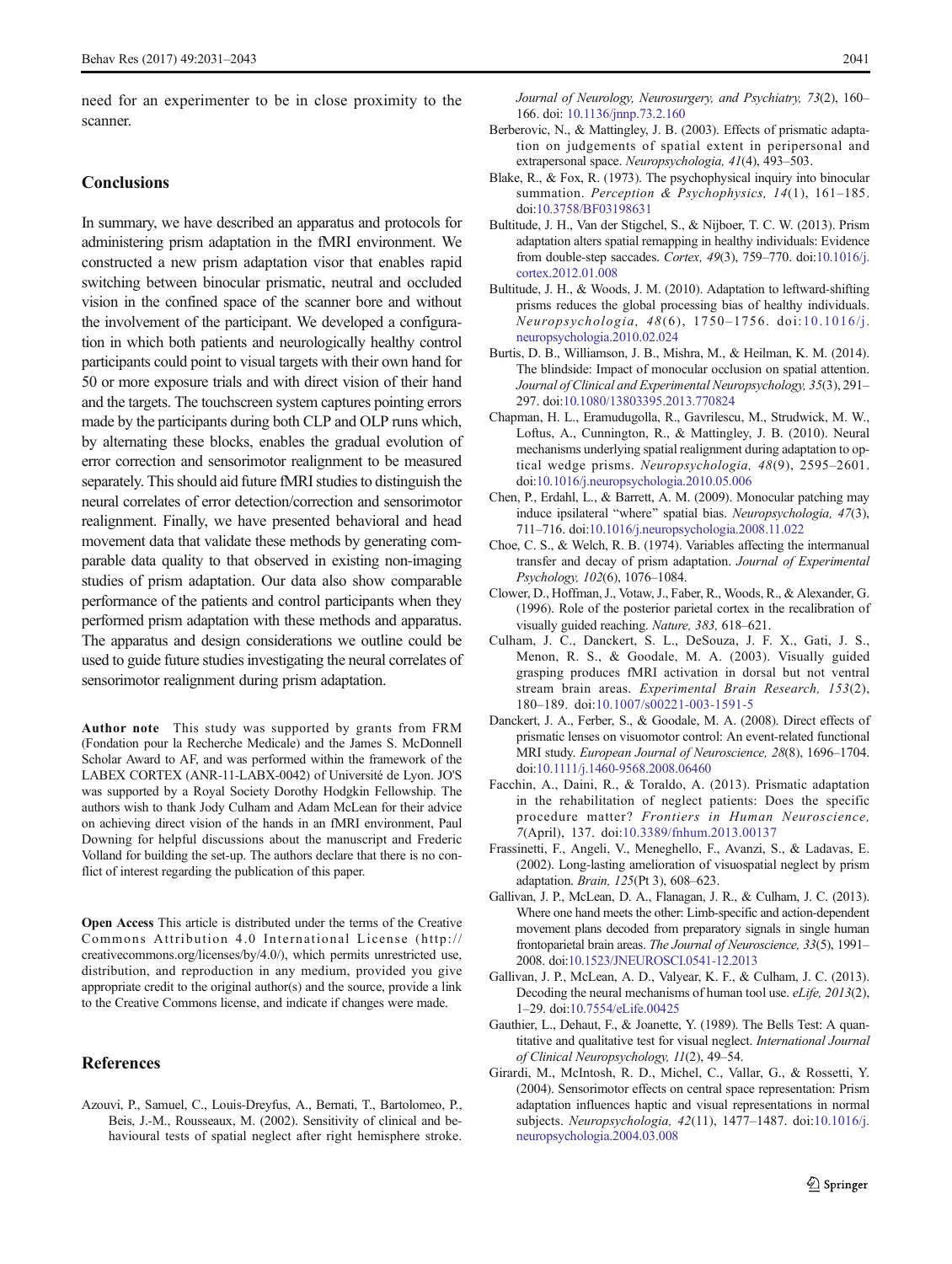- <span id="page-11-0"></span>Grootoonk, S., Hutton, C., Ashburner, J., Howseman, A., Josephs, O., Rees, G., … Turner, R. (2000). Characterization and correction of interpolation effects in the realignment of fMRI time series. NeuroImage, 11(1), 49–57. doi[:10.1006/nimg.1999.0515](http://dx.doi.org/10.1006/nimg.1999.0515)
- Harris, C. S. (1965). Perceptual adaptation to inverted, reversed, and displaced vision. Psychological Review, 72, 419–444.
- Hay, J. C., Langdon, B., & Pick, H. L. (1971). Spatial parameters of eyehand adaptation to optical distortion. Journal of Experimental Psychology, 91(1), 11–17.
- Hay, J. C., & Pick, H. L. (1966). Visual and proprioceptive adaptation to optical displacement of the visual stimulus. Journal of Experimental Psychology, 71(1), 150–158. doi[:10.1037/h0022611](http://dx.doi.org/10.1037/h0022611)
- Heilman, K. M., Valenstein, E., & Watson, R. T. (2000). Neglect and related disorders. Seminars in Neurology, 20(4), 463–470.
- Held, R., & Freedman, S. J. (1963). Plasticity in human sensorimotor control. Science, 142(3591), 455–462.
- Held, R., & Mikaelian, H. (1964). Motor-sensory feedback versus need in adaptation to rearrangement. Perceptual and Motor Skills, 18, 685– 688.
- Heuer, H., & Hegele, M. (2008). Constraints on visuo-motor adaptation depend on the type of visual feedback during practice. Experimental Brain Research, 185(1), 101–110. doi[:10.1007/s00221-007-1135-5](http://dx.doi.org/10.1007/s00221-007-1135-5)
- Jenkinson, M., Bannister, P., Brady, M., & Smith, S. (2002). Improved optimization for the robust and accurate linear registration and motion correction of brain images. NeuroImage, 17(2), 825–841.
- Küper, M., Wünnemann, M. J. S., Thürling, M., Stefanescu, R. M., Maderwald, S., Elles, H. G., … Timmann, D. (2014). Activation of the cerebellar cortex and the dentate nucleus in a prism adaptation fMRI study. Human Brain Mapping, 35(4), 1574–1586. doi. [10.1002/hbm.22274](http://dx.doi.org/10.1002/hbm.22274)
- Liao, R., McKeown, M. J., & Krolik, J. L. (2006). Isolation and minimization of head motion-induced signal variations in fMRI data using independent component analysis. Magnetic Resonance in Medicine, 55(6), 1396–1413. doi[:10.1002/mrm.20893](http://dx.doi.org/10.1002/mrm.20893)
- Loftus, A., Nicholls, M. E. R., Mattingley, J. B., & Bradshaw, J. L. J. (2008). Left to right: Representational biases for numbers and the effect of visuomotor adaptation. Cognition, 107(3), 1048–1058. doi:[10.1016/j.cognition.2007.09.007](http://dx.doi.org/10.1016/j.cognition.2007.09.007)
- Loftus, A., Vijayakumar, N., & Nicholls, M. E. R. (2009). Prism adaptation overcomes pseudoneglect for the greyscales task. Cortex, 45(4), 537–543. doi[:10.1016/j.cortex.2007.12.011](http://dx.doi.org/10.1016/j.cortex.2007.12.011)
- Luauté, J., Halligan, P., Rode, G., Jacquin-Courtois, S., & Boisson, D. (2006). Prism adaptation first among equals in alleviating left neglect: A review. Restorative Neurology & Neuroscience, 24(4–6), 409–418.
- Luauté, J., Jacquin-Courtois, S., O'Shea, J., Christophe, L., Rode, G., Boisson, D., & Rossetti, Y. (2012). Left-deviating prism adaptation in left neglect patient: Reflexions on a negative result. Neural Plasticity, 2012, 718604. doi[:10.1155/2012/718604](http://dx.doi.org/10.1155/2012/718604)
- Luauté, J., Schwartz, S., Rossetti, Y., Spiridon, M., Rode, G., Boisson, D., & Vuilleumier, P. (2009). Dynamic changes in brain activity during prism adaptation. The Journal of Neuroscience, 29(1), 169-178. doi:[10.1523/JNEUROSCI.3054-08.2009](http://dx.doi.org/10.1523/JNEUROSCI.3054-08.2009)
- Michel, C., Pisella, L., Halligan, P., Luauté, J., Rode, G., Boisson, D., & Rossetti, Y. (2003). Simulating unilateral neglect in normals using prism adaptation: Implications for theory. Neuropsychologia, 41(1), 25–39.
- Michel, C., Pisella, L., Prablanc, C., Rode, G., & Rossetti, Y. (2007). Enhancing visuomotor adaptation by reducing error signals: Single-step (aware) versus multiple-step (unaware) exposure to wedge prisms. Journal of Cognitive Neuroscience, 19(2), 341-350. doi[:10.1162/jocn.2007.19.2.341](http://dx.doi.org/10.1162/jocn.2007.19.2.341)
- Newport, R., & Schenk, T. (2012). Prisms and neglect: What have we learned? Neuropsychologia, 50(6), 1080–1091. doi:[10.1016/j.](http://dx.doi.org/10.1016/j.neuropsychologia.2012.01.023) [neuropsychologia.2012.01.023](http://dx.doi.org/10.1016/j.neuropsychologia.2012.01.023)
- Nicholls, M. E. R., Kamer, A., & Loftus, A. (2008). Pseudoneglect for mental alphabet lines is affected by prismatic adaptation. Experimental Brain Research, 191(1), 109– 115. doi[:10.1007/s00221-008-1502-x](http://dx.doi.org/10.1007/s00221-008-1502-x)
- Parton, A., Malhotra, P., & Husain, M. (2004). Hemispatial neglect. Journal of Neurology, Neurosurgery, and Psychiatry, 75(1), 13–21.
- Power, J. D., Mitra, A., Laumann, T. O., Snyder, A. Z., Schlaggar, B. L., & Petersen, S. E. (2014). Methods to detect, characterize, and remove motion artifact in resting state fMRI. NeuroImage, 84, 320– 341. doi[:10.1016/j.neuroimage.2013.08.048](http://dx.doi.org/10.1016/j.neuroimage.2013.08.048)
- Redding, G. M., Rossetti, Y., & Wallace, B. (2005). Applications of prism adaptation: A tutorial in theory and method. Neuroscience and Biobehavioral Reviews, 29, 431–444.
- Redding, G. M., & Wallace, B. (1993). Adaptive coordination and alignment of eye and hand. Journal of Motor Behavior, 25(2), 75–88.
- Redding, G. M., & Wallace, B. (1997). Adaptive spatial alignment. Psychology Press.
- Rorden, C., Karnath, H.-O., & Bonilha, L. (2007). Improving lesionsymptom mapping. Journal of Cognitive Neuroscience, 19(7), 1081–1088. doi[:10.1162/jocn.2007.19.7.1081](http://dx.doi.org/10.1162/jocn.2007.19.7.1081)
- Rossetti, Y., Rode, G., Pisella, L., Farnè, A., Li, L., Boisson, D., & Perenin, M. T. (1998). Prism adaptation to a rightward optical deviation rehabilitates left hemispatial neglect. Nature, 395(6698), 166– 169. doi[:10.1038/25988](http://dx.doi.org/10.1038/25988)
- Rossit, S., McAdam, T., Mclean, D. A., Goodale, M. A., & Culham, J. C. (2013). FMRI reveals a lower visual field preference for hand actions in human superior parieto-occipital cortex (SPOC) and precuneus. Cortex, 49(9), 2525–2541. doi:[10.1016/j.](http://dx.doi.org/10.1016/j.cortex.2012.12.014) [cortex.2012.12.014](http://dx.doi.org/10.1016/j.cortex.2012.12.014)
- Roth, H. L., Lora, A. N., & Heilman, K. M. (2002). Effects of monocular viewing and eye dominance on spatial attention. Brain, 125(Pt 9), 2023–2035.
- Sarri, M., Greenwood, R., Kalra, L., Papps, B., Husain, M., & Driver, J. (2008). Prism adaptation aftereffects in stroke patients with spatial neglect: Pathological effects on subjective straight ahead but not visual open-loop pointing. Neuropsychologia, 46(4), 1069–1080. doi:[10.1016/j.neuropsychologia.2007.11.005](http://dx.doi.org/10.1016/j.neuropsychologia.2007.11.005)
- Serino, A., Angeli, V., Frassinetti, F., & Làdavas, E. (2006). Mechanisms underlying neglect recovery after prism adaptation. Neuropsychologia, 44(7), 1068–1078. doi:[10.1016/j.](http://dx.doi.org/10.1016/j.neuropsychologia.2005.10.024) [neuropsychologia.2005.10.024](http://dx.doi.org/10.1016/j.neuropsychologia.2005.10.024)
- Serino, A., Bonifazi, S., Pierfederici, L., & Làdavas, E. (2007). Neglect treatment by prism adaptation: What recovers and for how long. Neuropsychological Rehabilitation, 17(6), 657–687. doi[:10.1080](http://dx.doi.org/10.1080/09602010601052006) [/09602010601052006](http://dx.doi.org/10.1080/09602010601052006)
- Singhal, A., Monaco, S., Kaufman, L. D., & Culham, J. C. (2013). Human fMRI reveals that delayed action re-recruits visual perception. PloS One, 8(9), e73629. doi:[10.1371/journal.pone.0073629](http://dx.doi.org/10.1371/journal.pone.0073629)
- Smania, N., Fonte, C., Picelli, A., Gandolfi, M., & Varalta, V. (2013). Effect of Eye Patching in Rehabilitation of Hemispatial Neglect. Frontiers in Human Neuroscience, 7(September), 527. doi:[10.3389/fnhum.2013.00527](http://dx.doi.org/10.3389/fnhum.2013.00527)
- Smith, S. M., Jenkinson, M., Woolrich, M. W., Beckmann, C. F., Behrens, T. E. J., Johansen-Berg, H., … Matthews, P. M. (2004). Advances in functional and structural MR image analysis and implementation as FSL. NeuroImage, 23(SUPPL. 1), 208–219. doi:[10.1016/j.neuroimage.2004.07.051](http://dx.doi.org/10.1016/j.neuroimage.2004.07.051)
- Stratton, G. (1896). Some preliminary experiments on vision without inversion of the retinal image. *Psychological Review*, 3(6), 611– 617. doi[:10.1037/h0072918](http://dx.doi.org/10.1037/h0072918)
- Striemer, C. L., & Danckert, J. A. (2010). Through a prism darkly: Reevaluating prisms and neglect. Trends in Cognitive Sciences, 14(7), 308–316. doi[:10.1016/j.tics.2010.04.001](http://dx.doi.org/10.1016/j.tics.2010.04.001)
- Striemer, C. L., Sablatnig, J., & Danckert, J. A. (2006). Differential influences of prism adaptation on reflexive and voluntary covert